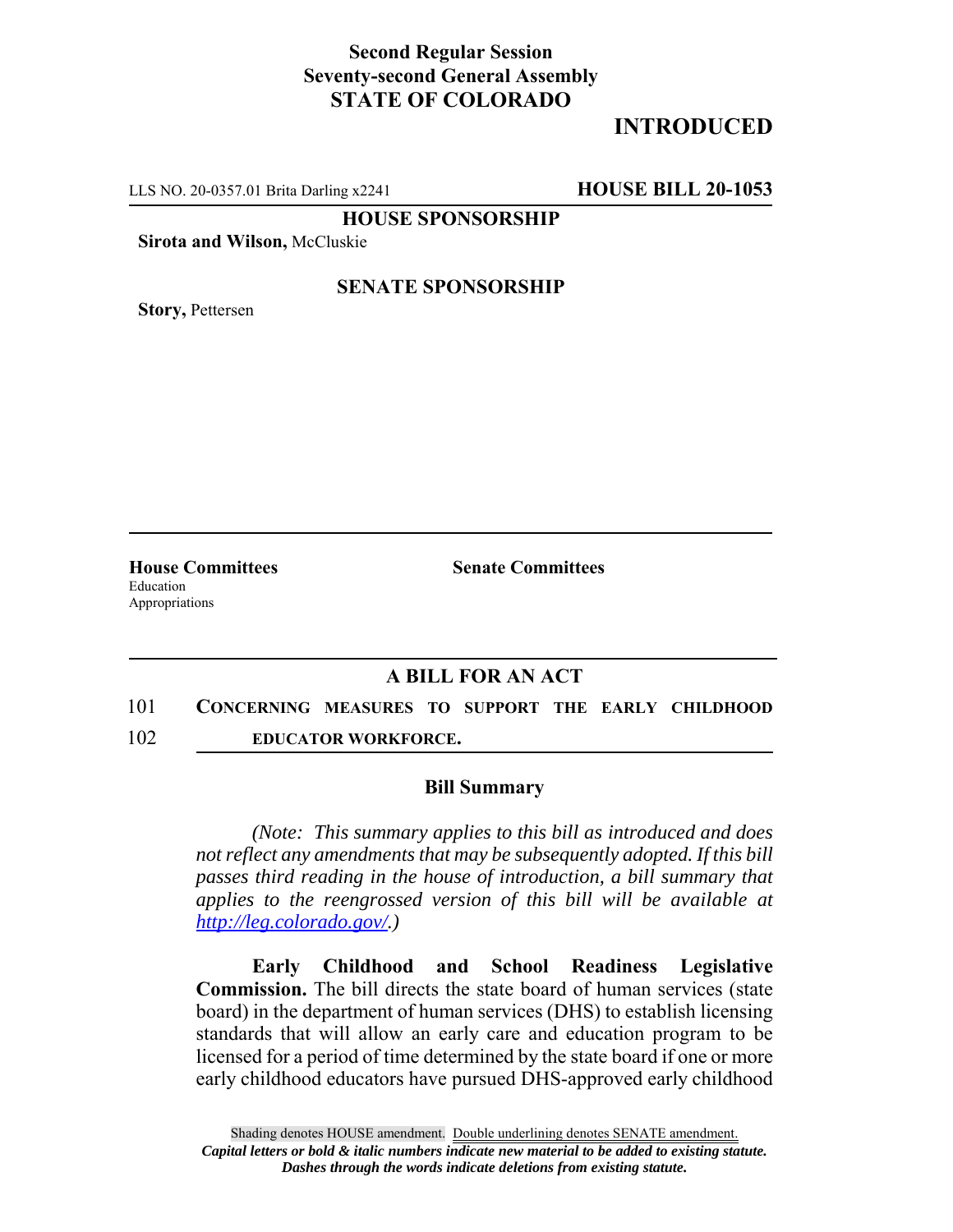credentials but have not yet completed the credential and other state-board-determined quality, safety, and supervision conditions are met.

The state board shall also promulgate rules allowing an early childhood educator to earn points toward an early childhood credential based on the candidate's prior experience and demonstrated competency.

The bill directs DHS and the department of education (CDE) to streamline and align the early childhood professional credential, child care program licensing, and educator licensing to make requirements clear and consistent and to reduce the administrative burden and paperwork burden relating to credentialing and licensing of early childhood educators.

The bill directs DHS to analyze and prepare a written report every 2 years on the gap between Colorado's current supply of early childhood educators and the current and future need for early childhood educators in the state. The report will be posted on DHS's website.

The bill directs DHS and CDE to direct resources to support concurrent enrollment opportunities and career pathways for high school students and other nontraditional students interested in earning college credit toward becoming an early childhood educator.

The bill creates the early care and education recruitment and retention grant and scholarship program in DHS (grant and scholarship program). DHS shall administer the program directly or by contract. The state board shall establish an application process for the grant and scholarship program, and DHS shall award grants and scholarships to eligible individuals or entities for the purposes of increasing the number of individuals qualified as early childhood educators to teach in a program serving children 5 years of age or younger and to retain early childhood educators teaching in those programs.

Individuals and entities eligible for a grant or scholarship include individuals pursuing a career in early childhood education, nonprofit entities that administer scholarship programs aligned with the purposes of the grant and scholarship program, licensed early care and education programs, and institutions of higher education that administer scholarship programs aligned with the purposes of the grant and scholarship program.

The bill includes a list of eligible expenditures of the grant or scholarship money, including, among others, payment of tuition and other expenses for courses that lead to a degree or credential as an early childhood educator or a higher degree or qualification that results in retention of an educator; payment for the costs of coaching, mentoring, professional development, and other costs and programs that lead to credentialing; payments to licensed providers; and money for programs, schools, and institutions of higher education to establish "grow-your-own" programs to support individuals completing qualifications to become early childhood educators.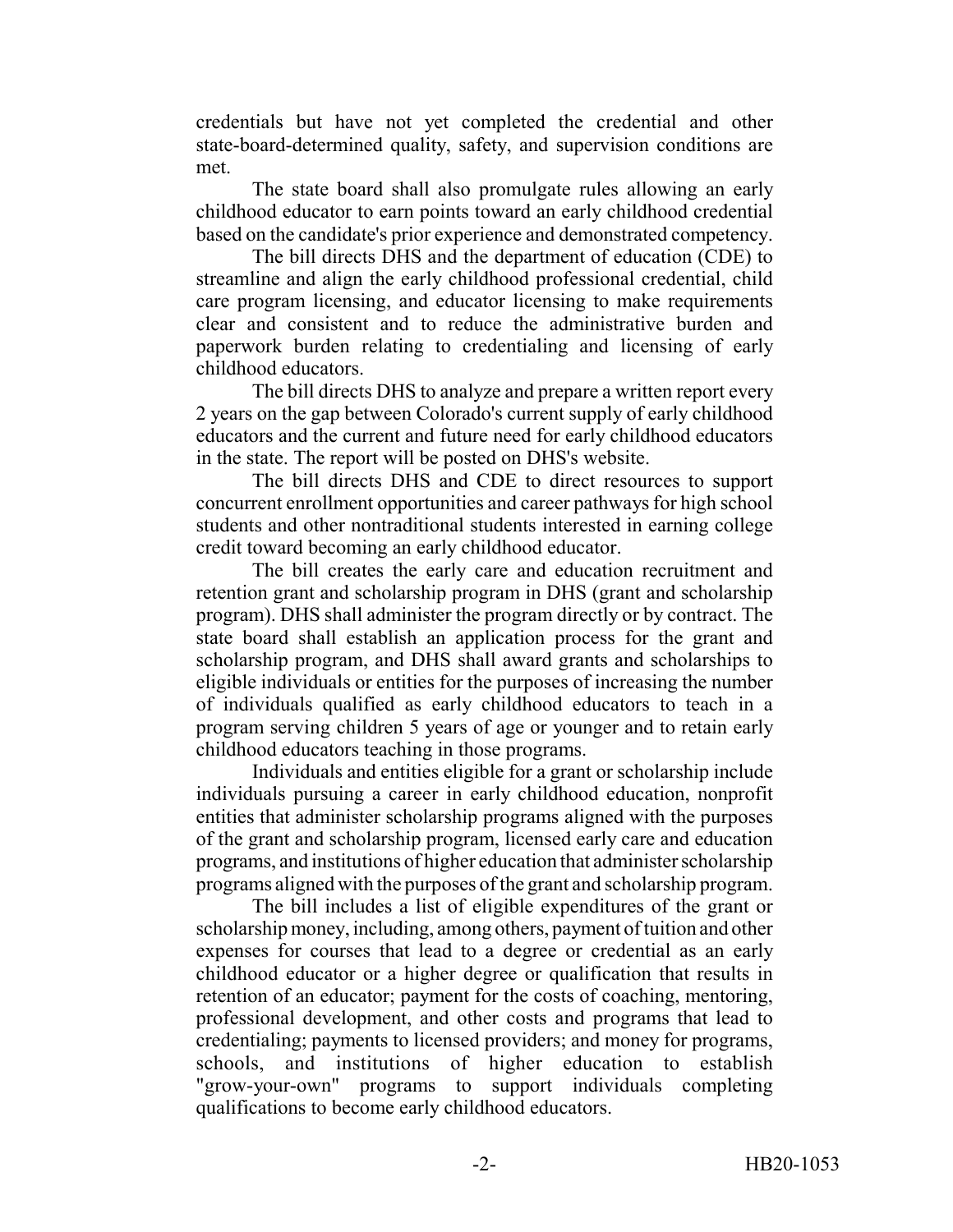The bill creates a fund for the grant and scholarship program and requires DHS to report on the grant and scholarship program at least every 2 years and post the report on its website.

The bill creates the early childhood educator apprenticeship program (apprenticeship program) in the division of employment and training (division) in the department of labor and employment (CDLE). The division shall administer the apprenticeship program. The executive director of CDLE shall establish program standards relating to eligibility criteria for local entities, including workforce development programs, nonprofit organizations, institutions of higher education, and early childhood councils, to receive money to support existing apprenticeship programs and to implement new apprenticeship programs for early childhood educators. The bill includes the approved uses of funding provided through the apprenticeship program. The bill creates a fund for the apprenticeship program.

1 *Be it enacted by the General Assembly of the State of Colorado:*

- 2 **SECTION 1.** In Colorado Revised Statutes, 26-6-106, **add** (7) as
- 3 follows:

 **26-6-106. Standards for facilities and agencies - rules.** (7) THE STATE BOARD SHALL PROMULGATE RULES CONCERNING STANDARDS FOR LICENSING EARLY CARE AND EDUCATION PROGRAMS THAT FACILITATE THE RECRUITMENT AND RETENTION OF COLORADO'S EARLY CHILDHOOD EDUCATOR WORKFORCE AS DESCRIBED IN SECTION 26-6-122. **SECTION 2.** In Colorado Revised Statutes, **add** 26-6-122 as 10 follows:

 **26-6-122. Pathways to the classroom and retention strategies for early childhood educators - standards - alignment across agencies - report - rules.** (1) THE STATE BOARD SHALL PROMULGATE RULES ESTABLISHING STANDARDS FOR LICENSING THAT ALLOW AN EARLY CARE AND EDUCATION PROGRAM TO BE LICENSED FOR A PERIOD OF TIME DETERMINED BY THE STATE BOARD, IF A STATE-BOARD-APPROVED NUMBER OF ASPIRING EARLY CHILDHOOD EDUCATORS IN THE PROGRAM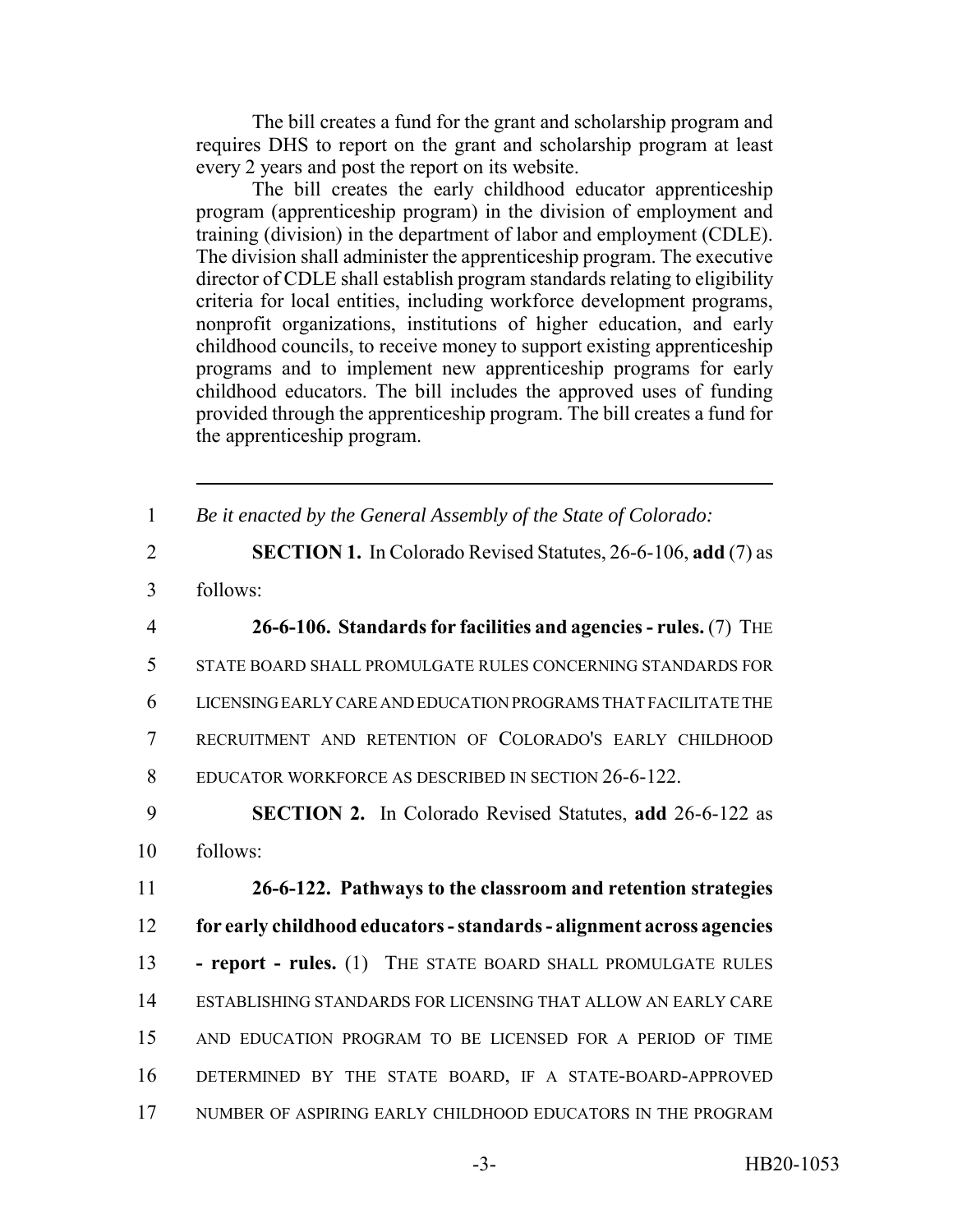ARE PURSUING A STATE-AGENCY-APPROVED EARLY CHILDHOOD CREDENTIAL, AND OTHER QUALITY, SAFETY, AND SUPERVISION CONDITIONS ARE MET.

 (2) THE STATE BOARD SHALL PROMULGATE RULES THAT ALLOW AN EARLY CHILDHOOD EDUCATOR TO EARN POINTS TOWARD AN EARLY CHILDHOOD CREDENTIAL THAT MEETS CHILD CARE LICENSING STANDARDS BASED ON THE CANDIDATE'S PRIOR EXPERIENCE AND DEMONSTRATED COMPETENCY. THE LICENSING PATHWAY MUST ALSO INCLUDE WAYS IN WHICH A CANDIDATE IN A SECOND CAREER OR CHANGING CAREERS CAN EARN POINTS OR CREDITS FOR PRIOR EXPERIENCE AND COMPETENCIES THAT APPLY TOWARD THE QUALIFICATIONS FOR AN EARLY CHILDHOOD EDUCATOR CREDENTIAL. THE STANDARDS AND CREDENTIAL AWARDING PROCESS MUST EXPAND THE NUMBER OF PEOPLE AND ORGANIZATIONS THAT CAN USE IDENTIFIED AND VALIDATED TOOLS TO AWARD POINTS FOR DEMONSTRATED COMPETENCIES AND INCREASE THE NUMBER OF COMMUNITY-BASED ORGANIZATIONS APPROVED BY THE STATE DEPARTMENT TO REVIEW AND AWARD CREDENTIALS.

 (3) THE STATE DEPARTMENT AND THE DEPARTMENT OF EDUCATION SHALL ALIGN, TO THE EXTENT POSSIBLE, THE STATE'S EARLY CHILDHOOD PROFESSIONAL CREDENTIAL, DEPARTMENT OF EDUCATION EDUCATOR LICENSING, AND CHILD CARE PROGRAM LICENSING IN ORDER TO MAKE THE REQUIREMENTS AS CONSISTENT AND CLEAR AS POSSIBLE TO EDUCATORS AND PROVIDERS. THE ALIGNMENT PROCESS MUST INCLUDE EXAMINING STRATEGIES THAT SUPPORT RECIPROCITY FOR EARLY CHILDHOOD EDUCATOR CREDENTIALS OR QUALIFICATIONS EARNED OUTSIDE OF COLORADO.

(4) THE STATE DEPARTMENT AND THE DEPARTMENT OF EDUCATION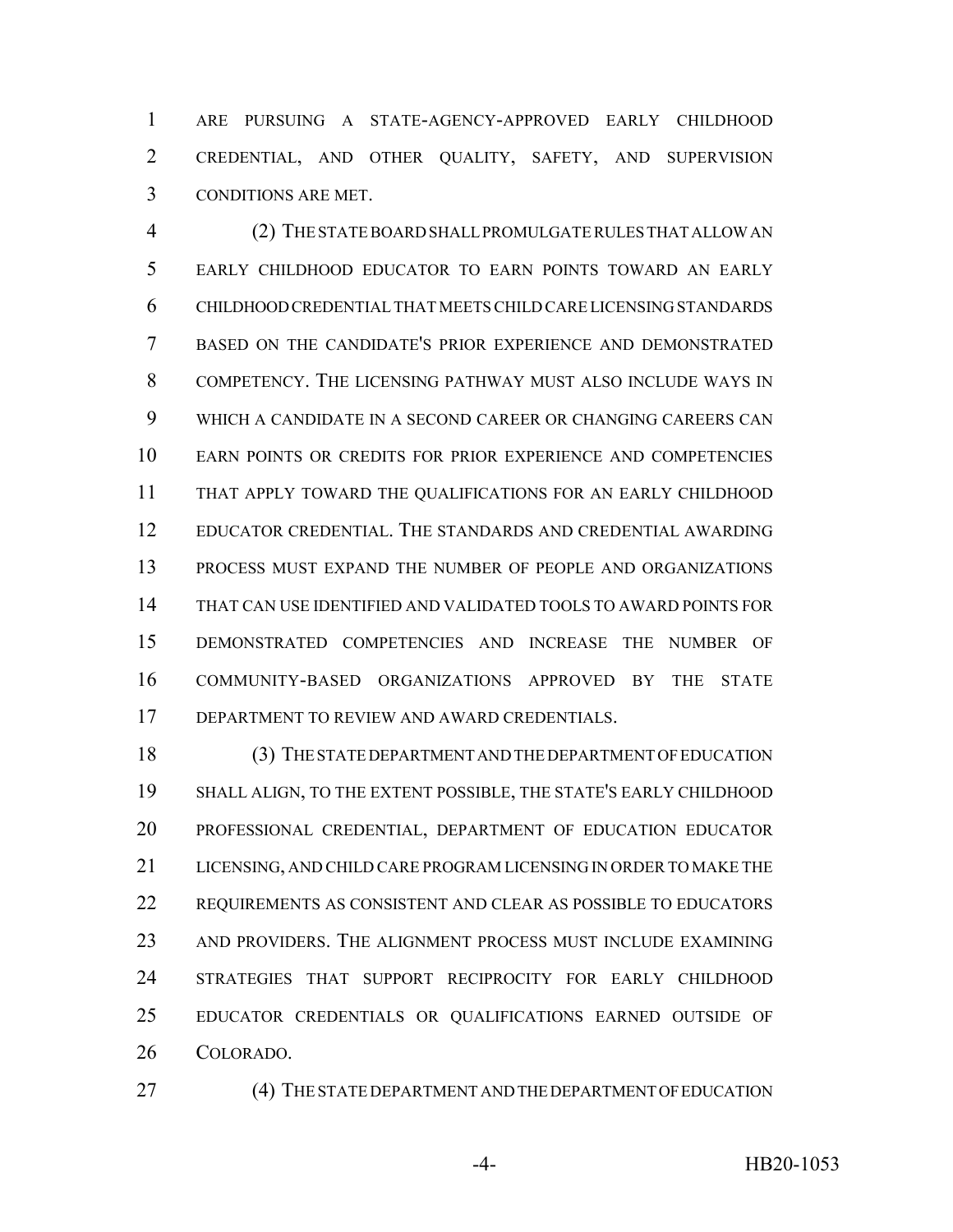SHALL STREAMLINE ALL PAPERWORK THAT LICENSED EARLY CARE AND EDUCATION PROGRAMS AND EARLY CHILDHOOD EDUCATORS MUST COMPLETE TO MEET CHILD CARE LICENSING AND EARLY CHILDHOOD EDUCATOR CREDENTIALING COMPLIANCE REQUIREMENTS. THE STATE AGENCIES SHALL IDENTIFY WAYS TO SHARE INFORMATION AND REPORTS ACROSS THE AGENCIES IN ORDER TO REDUCE THE ADMINISTRATIVE AND PAPERWORK BURDEN ON EARLY CARE AND EDUCATION PROGRAMS AND EDUCATORS.THE STREAMLINING PROCESS MUST INCLUDE A SYSTEMS SCAN OF PROGRAMS AND INITIATIVES, IDENTIFICATION OF OVERLAPPING REPORTING REQUIREMENTS, AND WAYS TO REDUCE THE ADMINISTRATIVE AND PAPERWORK BURDEN ON PROGRAMS AND EDUCATORS.

 (5) (a) NO LATER THAN JANUARY 31, 2021, AND NO LATER THAN JANUARY 31 EVERY TWO YEARS THEREAFTER, THE STATE DEPARTMENT SHALL ANALYZE AND PREPARE A WRITTEN REPORT CONCERNING:

 (I) THE GAP, IF ANY, BETWEEN COLORADO'S CURRENT SUPPLY OF QUALIFIED EARLY CHILDHOOD EDUCATORS AND THE CURRENT UNMET NEED FOR QUALIFIED EARLY CHILDHOOD EDUCATORS; AND

 (II) THE GAP, IF ANY, BETWEEN COLORADO'S CURRENT SUPPLY OF QUALIFIED EARLY CHILDHOOD EDUCATORS AND THE ANTICIPATED FUTURE NEED FOR QUALIFIED EARLY CHILDHOOD EDUCATORS GIVEN THE EXPECTED PARTICIPATION IN THE EARLY CHILDHOOD EDUCATOR WORKFORCE AND THE ANTICIPATED GROWTH IN THE STATE'S CHILD POPULATION.

 (b) TO THE FULLEST EXTENT POSSIBLE, THE ANALYSES REQUIRED 25 PURSUANT TO SUBSECTION  $(5)(a)$  OF THIS SECTION MUST BE CONDUCTED 26 BY AGE GROUP AND GEOGRAPHIC AREA OF THE STATE.

(c) THE STATE DEPARTMENT SHALL MAKE THE WRITTEN REPORTS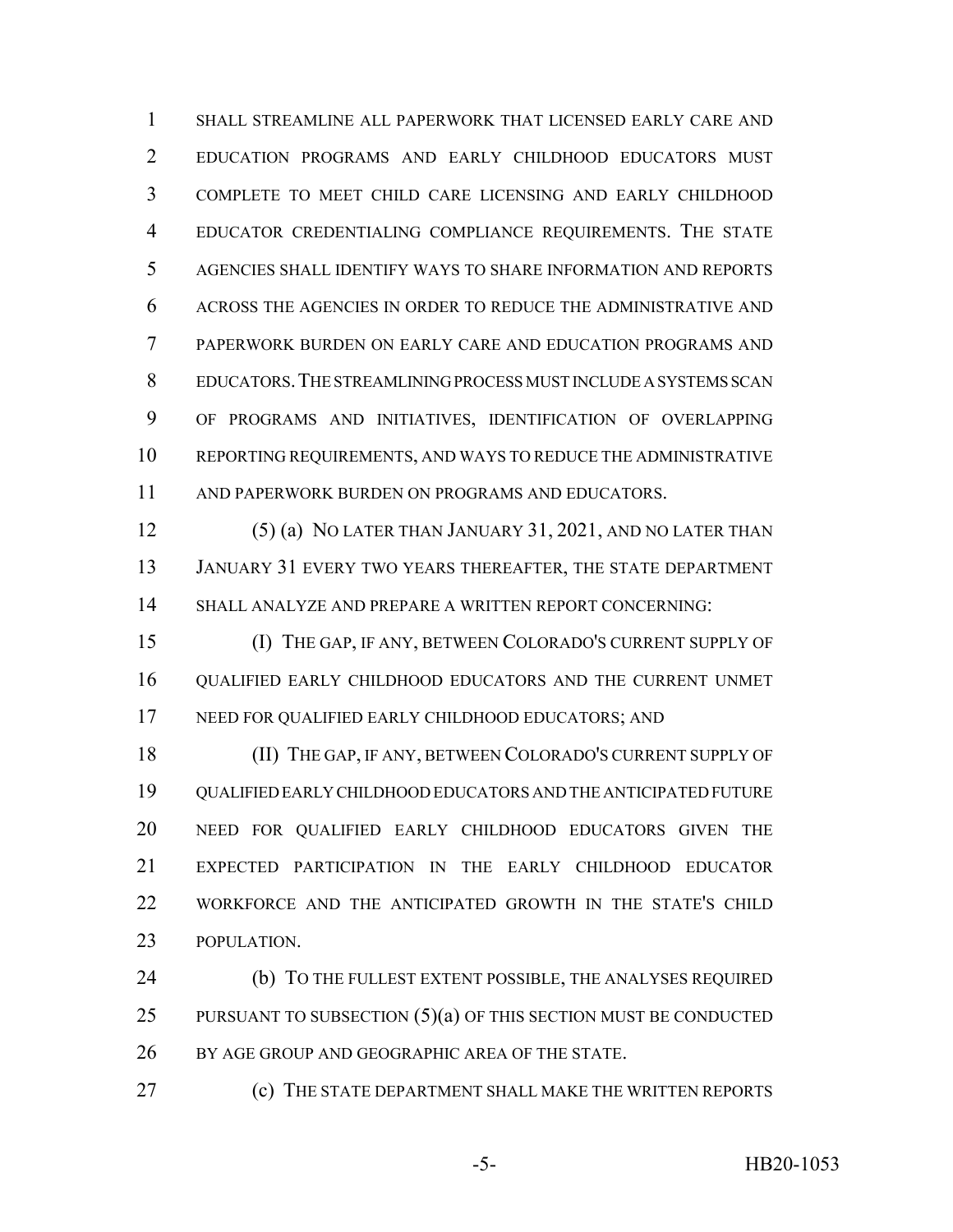AVAILABLE TO THE PUBLIC ON THE STATE DEPARTMENT'S WEBSITE.

 (6) THE STATE DEPARTMENT, THE DEPARTMENT OF HIGHER EDUCATION, AND THE DEPARTMENT OF EDUCATION SHALL DEVELOP RESOURCES TO SUPPORT LOCAL COMMUNITIES TO INCREASE CONCURRENT ENROLLMENT OPPORTUNITIES FOR HIGH SCHOOL STUDENTS OR OTHER NONTRADITIONAL STUDENTS TO EARN HIGHER EDUCATION CREDITS AND DEGREES THAT ALLOW THEM TO SERVE AS EARLY CHILDHOOD EDUCATORS AND SHALL SUPPORT CAREER PATHWAYS FOR HIGH SCHOOL STUDENTS EARNING COLLEGE CREDITS TOWARD BECOMING EARLY CHILDHOOD EDUCATORS, INCLUDING CONCURRENT ENROLLMENT, CAREER AND TECHNICAL EDUCATION, THE ASCENT PROGRAM, AND OTHER CAREER PATHWAYS. **SECTION 3.** In Colorado Revised Statutes, **add** part 4 to article 6.5 of title 26 as follows: PART 4 EARLY CARE AND EDUCATION RECRUITMENT AND RETENTION GRANT AND SCHOLARSHIP PROGRAM **26-6.5-401. Definitions.** AS USED IN THIS PART 4, UNLESS THE CONTEXT OTHERWISE REQUIRES: 21 (1) "GRANT AND SCHOLARSHIP PROGRAM" MEANS THE EARLY CARE AND EDUCATION RECRUITMENT AND RETENTION GRANT AND 23 SCHOLARSHIP PROGRAM CREATED IN THIS PART 4. **26-6.5-402. Early care and education recruitment and retention grant and scholarship program - created - eligibility - awards - rules.** (1) THERE IS CREATED IN THE STATE DEPARTMENT THE EARLY CARE AND EDUCATION RECRUITMENT AND RETENTION GRANT AND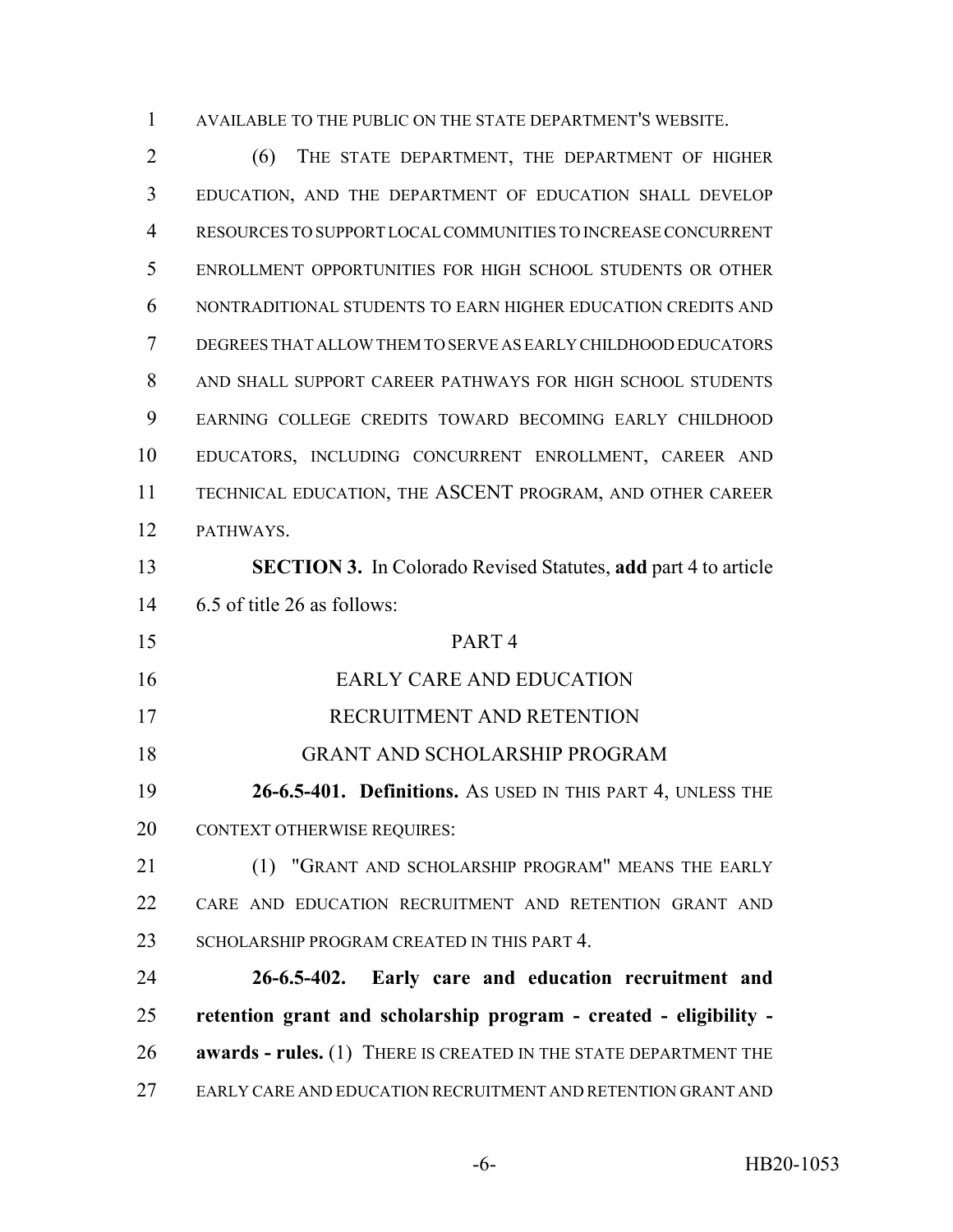SCHOLARSHIP PROGRAM. THE STATE DEPARTMENT SHALL ADMINISTER, DIRECTLY OR BY CONTRACT, THE GRANT AND SCHOLARSHIP PROGRAM.

 (2) THE PURPOSES OF THE GRANT AND SCHOLARSHIP PROGRAM ARE TO:

 (a) INCREASE THE NUMBER OF INDIVIDUALS THROUGHOUT THE STATE WHO ARE QUALIFIED TO SERVE AS EARLY CHILDHOOD EDUCATORS IN PROGRAMS LICENSED BY THE STATE DEPARTMENT SERVING CHILDREN FIVE YEARS OF AGE OR YOUNGER; AND

 (b) RETAIN EARLY CHILDHOOD EDUCATORS WORKING IN PROGRAMS LICENSED BY THE STATE DEPARTMENT SERVING CHILDREN FIVE YEARS OF AGE OR YOUNGER.

 (3) THE STATE DEPARTMENT SHALL ESTABLISH A PROCESS FOR ELIGIBLE INDIVIDUALS OR ENTITIES, AS DESCRIBED IN THIS SUBSECTION (3), TO APPLY FOR A GRANT OR SCHOLARSHIP THAT ALIGNS WITH THE 15 PURPOSES OF THE GRANT AND SCHOLARSHIP PROGRAM. INDIVIDUALS AND ENTITIES ELIGIBLE TO APPLY FOR THE GRANT OR SCHOLARSHIP MONEY INCLUDE, BUT ARE NOT LIMITED TO:

 (a) INDIVIDUALS PURSUING A CAREER IN EARLY CARE AND EDUCATION AND WHO ARE PARTICIPATING IN ACTIVITIES THAT ARE ELIGIBLE FOR SCHOLARSHIP MONEY;

 (b) NONPROFIT ENTITIES THAT ADMINISTER OR PLAN TO ADMINISTER SCHOLARSHIP PROGRAMS THAT ARE ALIGNED WITH THE 23 PURPOSES OF THE GRANT AND SCHOLARSHIP PROGRAM;

**(c) EARLY CARE AND EDUCATION PROGRAMS LICENSED BY THE**  STATE DEPARTMENT THAT ARE SERVING CHILDREN FIVE YEARS OF AGE OR YOUNGER; AND

27 (d) INSTITUTIONS OF HIGHER EDUCATION THAT ADMINISTER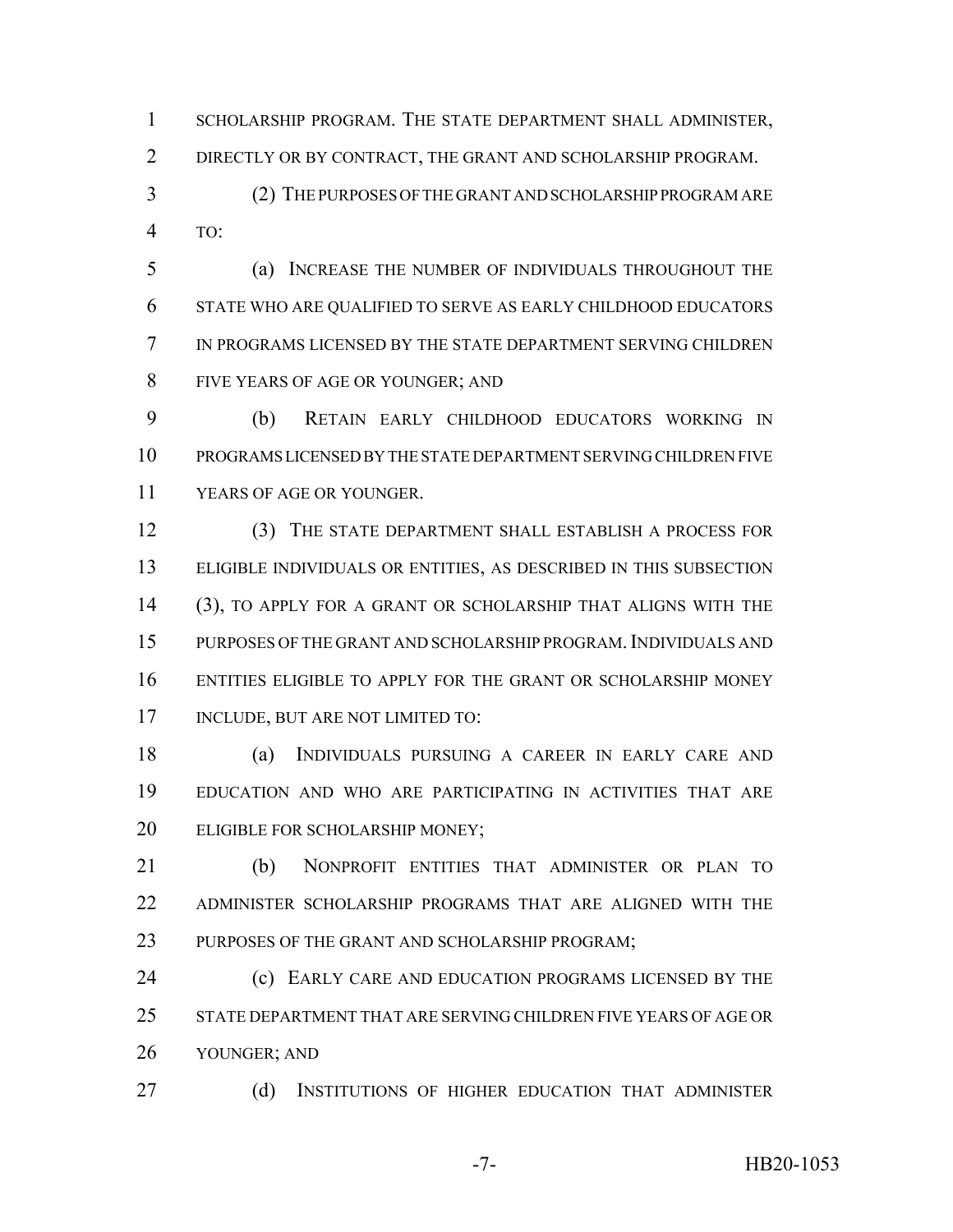SCHOLARSHIP PROGRAMS THAT ARE ALIGNED WITH THE PURPOSES OF THE GRANT AND SCHOLARSHIP PROGRAM.

 (4) THE STATE DEPARTMENT MAY SEEK APPLICATIONS FROM INDIVIDUALS FOR THE AWARD OF SCHOLARSHIP MONEY FOR ELIGIBLE PURPOSES AND MAY ACCEPT APPLICATIONS FOR GRANT MONEY FROM NONPROFIT ENTITIES THAT HAVE ESTABLISHED PROGRAMS TO DISTRIBUTE SCHOLARSHIP MONEY TO INDIVIDUALS FOR ELIGIBLE PURPOSES.THE STATE BOARD SHALL ESTABLISH A PROCESS FOR INDIVIDUALS AND ENTITIES TO APPLY FOR GRANT OR SCHOLARSHIP MONEY. THE STATE DEPARTMENT SHALL SELECT GRANT AND SCHOLARSHIP RECIPIENTS FROM A LIST PREPARED BY THE STATE DEPARTMENT OF ELIGIBLE RECIPIENTS, WHICH INCLUDES THE INTENDED USE OF THE GRANT OR SCHOLARSHIP MONEY. GRANT AND SCHOLARSHIP AWARDS MAY BE MADE FROM EITHER THE FUND CREATED IN SECTION 26-6.5-403, OR FROM OTHER SOURCES OF MONEY RECEIVED BY THE STATE DEPARTMENT THAT IS AUTHORIZED TO BE EXPENDED FOR THE PURPOSES OF THE GRANT AND SCHOLARSHIP PROGRAM CREATED IN THIS PART 4.

 (5) ELIGIBLE EXPENDITURES OF GRANT OR SCHOLARSHIP MONEY BY RECIPIENTS INCLUDE:

**(a) ADMINISTRATION BY A NONPROFIT ENTITY OF A SCHOLARSHIP**  PROGRAM UP TO A FIXED DOLLAR AMOUNT OR PERCENTAGE OF GRANT PROCEEDS AS DETERMINED BY THE STATE BOARD;

 (b) PAYMENT OF TUITION, FEES, AND MATERIALS, INCLUDING BOOKS AND ANY OTHER MATERIALS AS DETERMINED BY THE STATE BOARD, FOR COURSES THAT LEAD TO A DEGREE OR CREDENTIAL OR FOR OTHER FORMAL TRAINING, WHICH COURSES OR TRAINING RESULTS IN A RECIPIENT WHO IS NOT YET QUALIFIED TO SERVE AS AN EARLY CHILDHOOD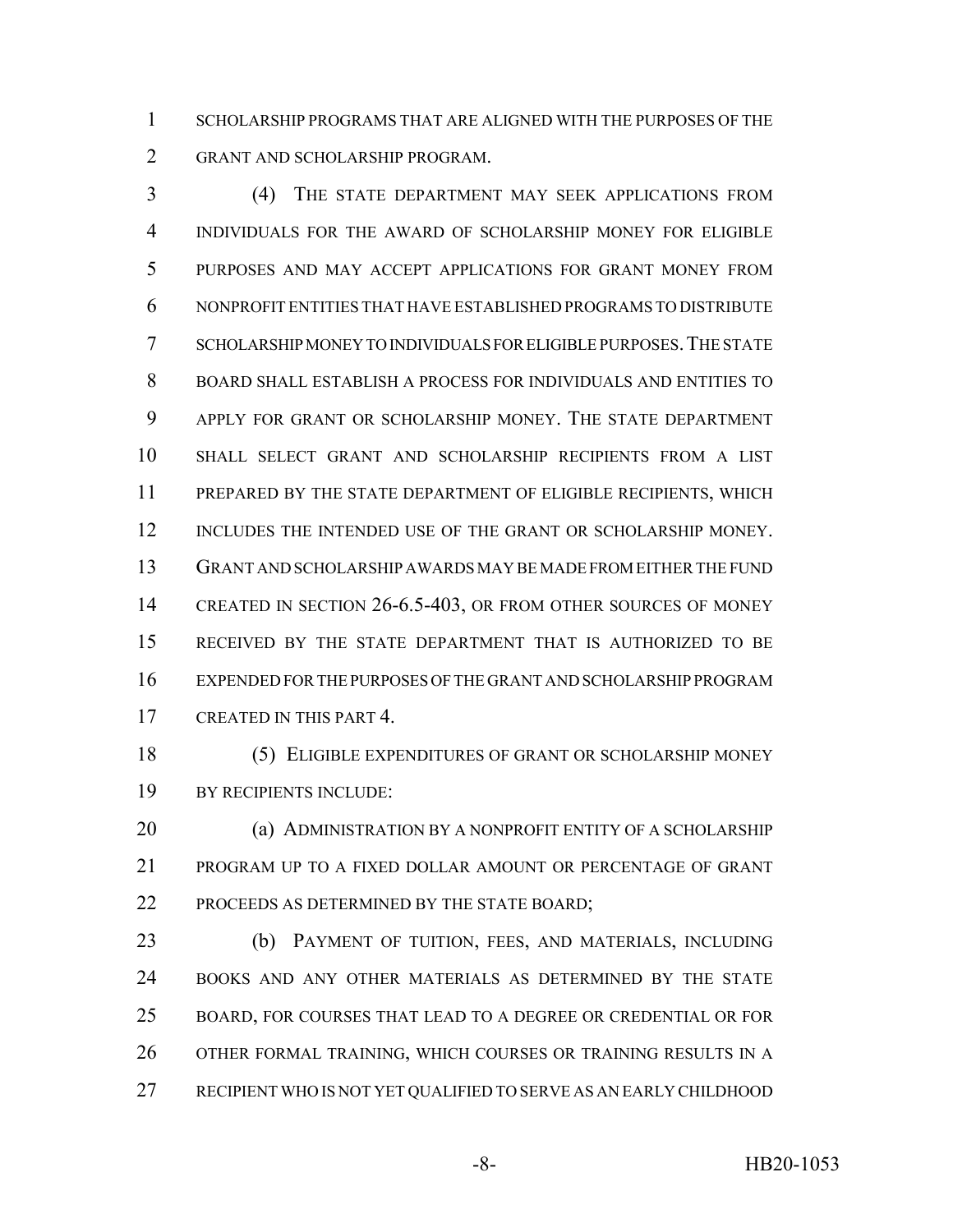EDUCATOR IN A STATE-DEPARTMENT-LICENSED PROGRAM SERVING CHILDREN FIVE YEARS OF AGE OR YOUNGER TO BECOME QUALIFIED TO DO SO;

 (c) PAYMENT OF TUITION, FEES, AND MATERIALS, INCLUDING BOOKS AND ANY OTHER MATERIALS AS DETERMINED BY THE STATE BOARD, FOR A RECIPIENT WHO IS ALREADY A CREDENTIALED EARLY CHILDHOOD EDUCATOR FOR COURSES THAT LEAD TO A DEGREE OR CREDENTIAL OR FOR OTHER FORMAL TRAINING, WHICH COURSES OR TRAINING RESULTS IN THE RECIPIENT BEING ELIGIBLE FOR A HIGHER LEVEL CREDENTIAL IN THE STATE DEPARTMENT'S PROFESSIONAL DEVELOPMENT 11 INFORMATION SYSTEM OR A HIGHER DEGREE OR QUALIFICATION THAT RESULTS IN THE RETENTION OF THE EDUCATOR IN A STATE-DEPARTMENT-LICENSED PROGRAM SERVING CHILDREN FIVE YEARS 14 OF AGE OR YOUNGER;

 (d) PAYMENT FOR COSTS ASSOCIATED WITH A CREDENTIALED EARLY CHILDHOOD EDUCATOR EARNING A COACHING, FORMAL TRAINER, MENTORSHIP, OR PROFESSIONAL DEVELOPMENT CERTIFICATION THAT ALLOWS THE EDUCATOR TO SERVE AS A TRAINER OR MENTOR OF OTHER CURRENT OR POTENTIAL EARLY CHILDHOOD EDUCATORS PURSUING PROGRAMMING THAT LEADS THE CURRENT OR POTENTIAL EARLY 21 CHILDHOOD EDUCATOR TO A CREDENTIAL:

 (e) PAYMENTS TO LICENSED PROVIDERS TO COVER PAID RELEASE TIME FOR INDIVIDUALS, SUBSTITUTES, AND PROGRAM COSTS TO ALLOW ELIGIBLE INDIVIDUALS TO PURSUE PROGRAMS, COURSEWORK, CREDENTIALS, DEGREES, AND OTHER FORMAL TRAINING THAT INCREASE THE NUMBER OF QUALIFIED EARLY CHILDHOOD EDUCATORS OR RETAIN CURRENT EARLY CHILDHOOD EDUCATORS IN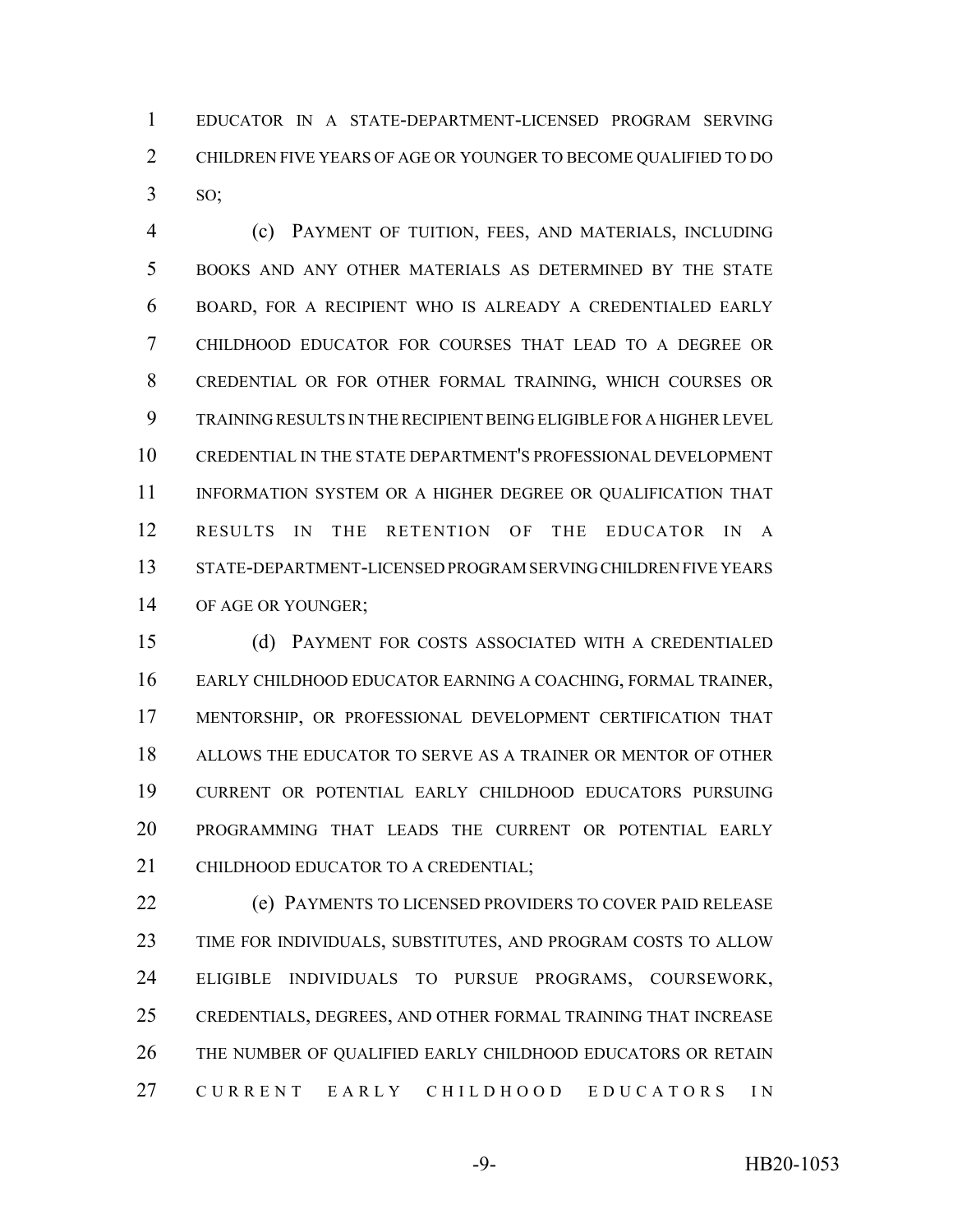STATE-DEPARTMENT-LICENSED PROGRAMS SERVING CHILDREN FIVE YEARS OF AGE OR YOUNGER;

 (f) PAYMENTS TO LICENSED PROVIDERS, SCHOOLS, COMMUNITY COLLEGES, INSTITUTIONS OF HIGHER EDUCATION, EARLY CHILDHOOD COUNCILS, OR OTHER LOCAL NONPROFIT ENTITIES TO COVER THE COSTS OF "GROW-YOUR-OWN" PROGRAMS THAT SUPPORT CURRENT PARENTS, STAFF, OR LOCAL COMMUNITY MEMBERS TO MEET QUALIFICATIONS TO SERVE AS AN EARLY CHILDHOOD EDUCATOR TO COMPLETE APPROPRIATE PROGRAMS, CERTIFICATIONS, OR TRAINING THAT RESULTS IN PARTICIPANTS BEING ABLE TO SERVE AS QUALIFIED EARLY CHILDHOOD EDUCATORS IN STATE-DEPARTMENT-LICENSED PROGRAMS SERVING CHILDREN FIVE YEARS 12 OF AGE OR YOUNGER;

 (g) PAYMENTS TO LICENSED PROVIDERS TO COVER THE COSTS OF PROMOTING TEACHERS TO COACHING AND MENTORSHIP ROLES WITH THE INTENT OF INCREASING ACCESS TO COACHING AND PROFESSIONAL LEARNING COMMUNITIES AND TO PROVIDE FLEXIBILITY IN SCHEDULING 17 FOR EARLY CHILDHOOD EDUCATORS; AND

 (h) RAISES, BONUSES, AND OTHER FINANCIAL INCENTIVES, WHICH COULD INCLUDE LOAN FORGIVENESS PROVIDED BY LICENSED EARLY CHILDHOOD EDUCATOR PROGRAMS OR THROUGH SCHOLARSHIP PROGRAMS, FOR CURRENT OR POTENTIAL EARLY CHILDHOOD EDUCATORS TO REWARD PROGRESS TOWARD QUALIFICATIONS THAT ALLOW THE INDIVIDUAL TO SERVE AS AN EARLY CHILDHOOD EDUCATOR IN A STATE-DEPARTMENT-LICENSED EARLY CARE AND EDUCATION PROGRAM OR TO IMPROVE RETENTION OF EARLY CHILDHOOD EDUCATORS IN STATE-DEPARTMENT-LICENSED EARLY CARE AND EDUCATION PROGRAMS. (6) THE STATE BOARD SHALL ADOPT RULES FOR THE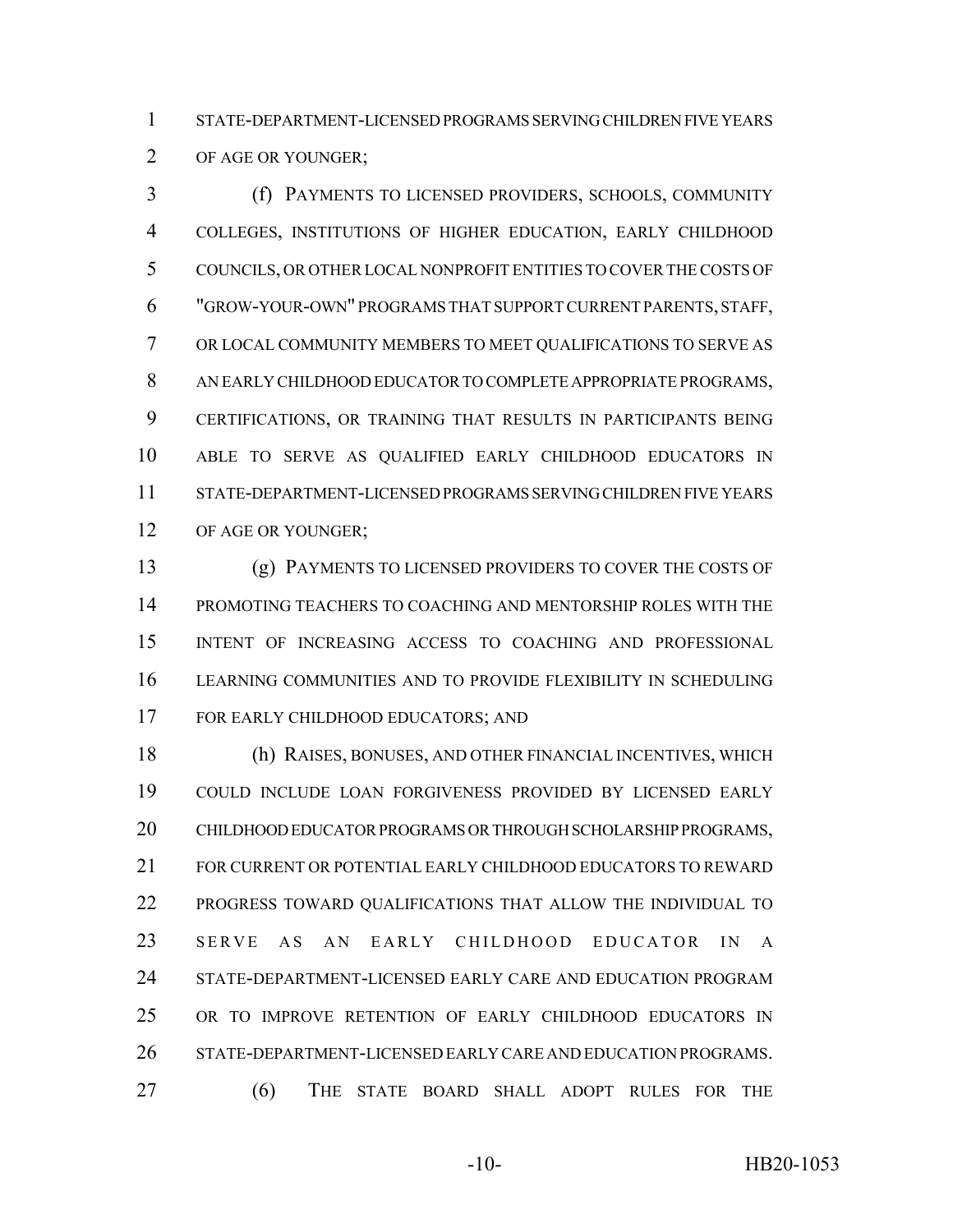ADMINISTRATION OF THE GRANT AND SCHOLARSHIP PROGRAM.

 **26-6.5-403. Early care and education recruitment and retention grant and scholarship program fund.** (1) THERE IS CREATED IN THE STATE TREASURY THE EARLY CARE AND EDUCATION RECRUITMENT AND RETENTION GRANT AND SCHOLARSHIP FUND, REFERRED TO IN THIS PART 4 AS THE "FUND".THE FUND CONSISTS OF MONEY THAT THE GENERAL ASSEMBLY MAY APPROPRIATE OR TRANSFER TO THE FUND.

 (2) THE STATE TREASURER SHALL CREDIT ALL INTEREST AND INCOME DERIVED FROM THE DEPOSIT AND INVESTMENT OF MONEY IN THE 10 FUND TO THE FUND.

 (3) SUBJECT TO ANNUAL APPROPRIATION BY THE GENERAL ASSEMBLY, THE STATE DEPARTMENT MAY EXPEND MONEY FROM THE FUND FOR GRANTS AND SCHOLARSHIPS FOR THE PURPOSES SPECIFIED IN SECTION 26-6.5-402.

 **26-6.5-404. Reporting.** (1) AS PART OF PARTICIPATING IN THE GRANT AND SCHOLARSHIP PROGRAM, THE STATE DEPARTMENT SHALL REQUIRE GRANT OR SCHOLARSHIP RECIPIENTS TO REPORT PROGRAM OUTCOMES TO THE STATE DEPARTMENT, INCLUDING BUT NOT LIMITED TO THE INCREASE IN THE NUMBER OF INDIVIDUALS CREDENTIALED TO TEACH OR WHO RECEIVE A HIGHER-LEVEL CREDENTIAL TO TEACH AT STATE-DEPARTMENT-LICENSED PROGRAMS SERVING CHILDREN FIVE YEARS OF AGE OR YOUNGER AS A RESULT OF THE GRANT AND SCHOLARSHIP PROGRAM, AS WELL AS INFORMATION RELATING TO RETENTION OF EARLY CHILDHOOD EDUCATORS AS A RESULT OF THE GRANT AND SCHOLARSHIP PROGRAM.

26 (2) AS LONG AS THE GRANT AND SCHOLARSHIP PROGRAM IS 27 AWARDING MONEY PURSUANT TO THIS PART 4, THE STATE DEPARTMENT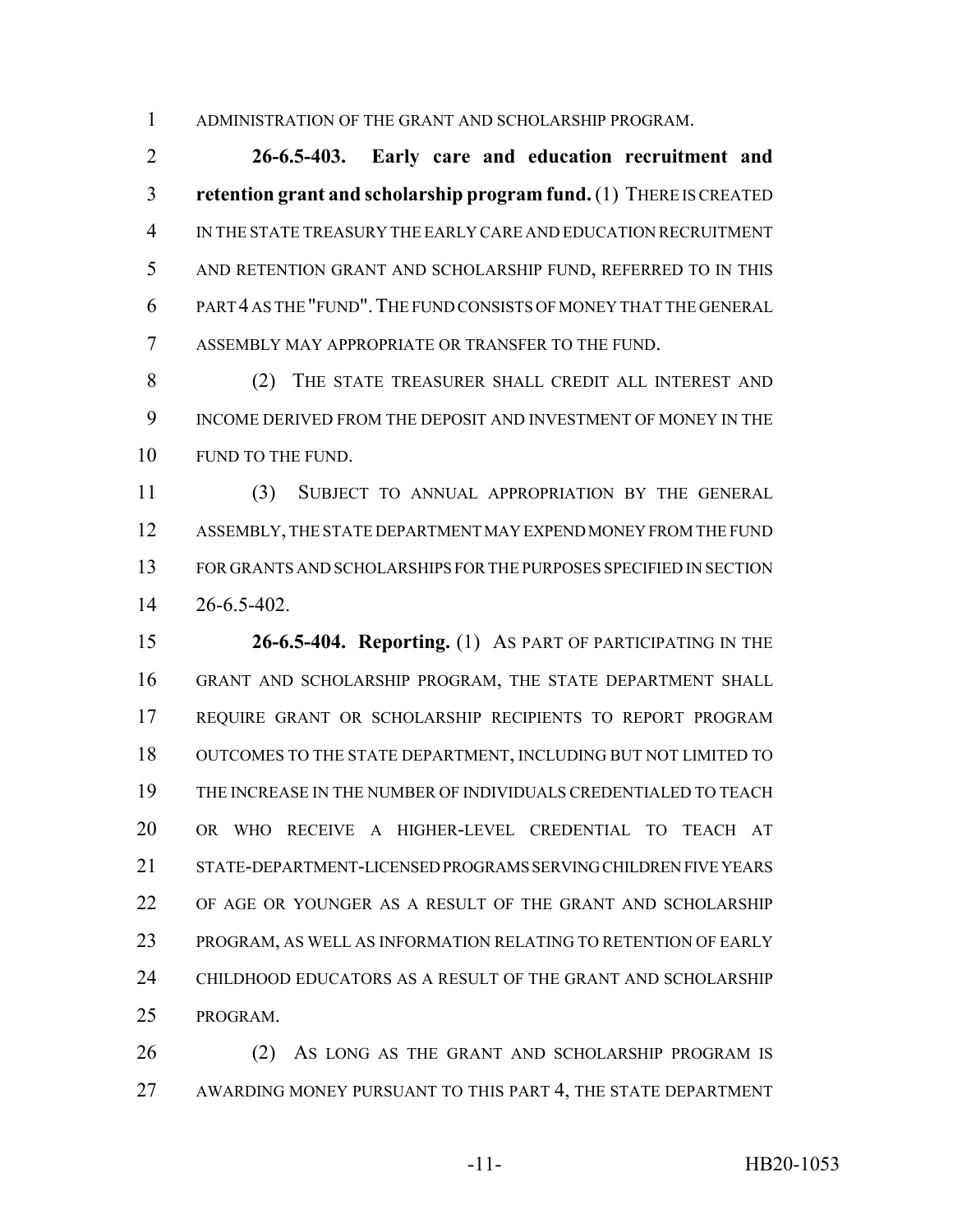| $\mathbf{1}$   | SHALL SUMMARIZE AND POST, NOT LESS THAN EVERY TWO YEARS, THE          |
|----------------|-----------------------------------------------------------------------|
| 2              | INFORMATION DESCRIBED IN SUBSECTION (1) OF THIS SECTION ON THE        |
| 3              | PORTION OF THE STATE DEPARTMENT'S WEBSITE RELATING TO EARLY           |
| $\overline{4}$ | CHILDHOOD EDUCATION.                                                  |
| 5              | <b>SECTION 4.</b> In Colorado Revised Statutes, add part 6 to article |
| 6              | 83 of title 8 as follows:                                             |
| $\tau$         | PART <sub>6</sub>                                                     |
| 8              | EARLY CHILDHOOD EDUCATOR                                              |
| 9              | APPRENTICESHIP PROGRAM                                                |
| 10             | 8-83-601. Definitions. As USED IN THIS PART 6, UNLESS THE             |
| 11             | <b>CONTEXT OTHERWISE REQUIRES:</b>                                    |
| 12             | (1) "APPRENTICESHIP PROGRAM" MEANS THE EARLY CHILDHOOD                |
| 13             | EDUCATOR APPRENTICESHIP PROGRAM CREATED IN THIS PART 6.               |
| 14             | 8-83-602. Early childhood educator apprenticeship program             |
| 15             | - created - eligibility - standards. (1) THERE IS CREATED IN THE      |
| 16             | DIVISION THE EARLY CHILDHOOD EDUCATOR APPRENTICESHIP PROGRAM.         |
| 17             | THE DIVISION SHALL ADMINISTER THE APPRENTICESHIP PROGRAM.             |
| 18             | (2) THE PURPOSE OF THE APPRENTICESHIP PROGRAM IS TO CREATE            |
| 19             | WORK-BASED LEARNING OPPORTUNITIES FOR INDIVIDUALS INTERESTED IN       |
| 20             | ENTERING THE FIELD OF EARLY CARE AND EDUCATION, SERVING CHILDREN      |
| 21             | FIVE YEARS OF AGE OR YOUNGER, SO THAT THEY CAN RECEIVE ON-THE-JOB     |
| 22             | TRAINING, CLASSROOM INSTRUCTION, AND FINANCIAL REWARDS FOR GAINS      |
| 23             | IN SKILLS AND EARN CREDENTIALS, CREDITS, OR HIGHER EDUCATION          |
| 24             | DEGREES. THE APPRENTICESHIP PROGRAM MUST CREATE PATHWAYS INTO         |
| 25             | THE PROFESSION.                                                       |
| 26             | (3)<br>THE EXECUTIVE DIRECTOR OF THE DEPARTMENT SHALL                 |
|                |                                                                       |

ESTABLISH PROGRAM STANDARDS THAT: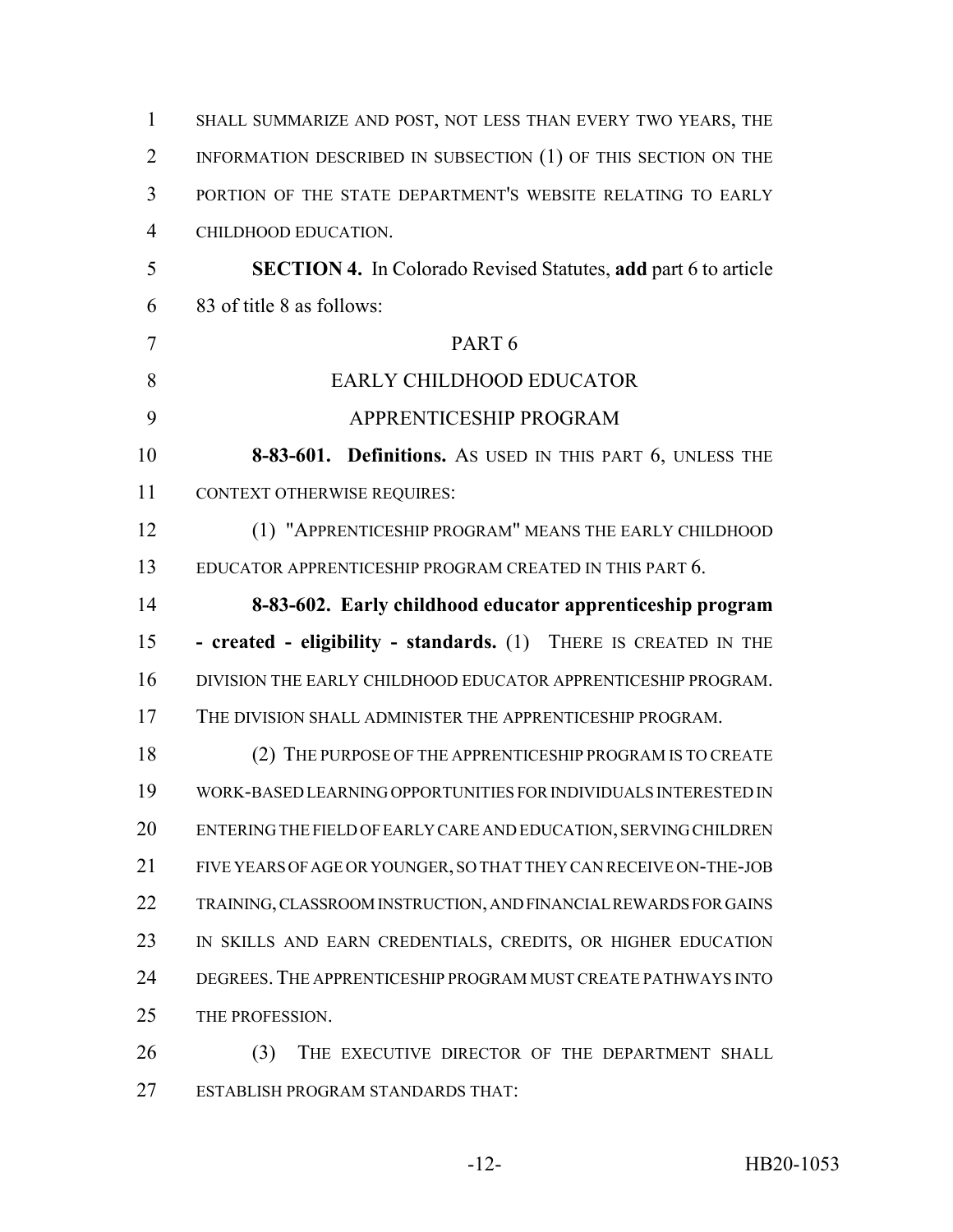(a) DEFINE AND ESTABLISH ELIGIBILITY CRITERIA FOR LOCAL ENTITIES TO RECEIVE MONEY TO IMPLEMENT APPRENTICESHIPS, WHICH LOCAL ENTITIES INCLUDE, AT A MINIMUM, WORKFORCE DEVELOPMENT PROGRAMS, NONPROFIT ORGANIZATIONS, INSTITUTIONS OF HIGHER EDUCATION, AND EARLY CHILDHOOD COUNCILS;

 (b) ESTABLISH, IF APPROPRIATE, ELIGIBLE USES OF MONEY AWARDED PURSUANT TO THE APPRENTICESHIP PROGRAM BEYOND THOSE 8 USES DESCRIBED IN SUBSECTION (6) OF THIS SECTION; AND

 (c) ESTABLISH APPROPRIATE STANDARDS FOR A PROGRAM TO 10 OUALIFY AS A FORMALLY RECOGNIZED EARLY CHILDHOOD EDUCATOR APPRENTICESHIP PURSUANT TO THIS SECTION. AT A MINIMUM, THE STANDARDS FOR FORMALLY RECOGNIZED APPRENTICESHIP PROGRAMS MUST ADDRESS THE FOLLOWING PROGRAM COMPONENTS:

 (I) EXPECTATIONS FOR EMPLOYER INVOLVEMENT, WHETHER THE EMPLOYER IS A LICENSED PROVIDER, SCHOOL DISTRICT, HEAD START OR EARLY HEAD START PROGRAM, OR OTHER EMPLOYER;

 (II) STANDARDS FOR ON-THE-JOB TRAINING, INCLUDING OPPORTUNITIES TO EARN HIGHER EDUCATION CREDITS FOR ON-THE-JOB, WORK-BASED LEARNING;

**(III) ENSURING THE AVAILABILITY OF RELEVANT TRAINING AND** CLASSROOM INSTRUCTION;

- **(IV) REWARDS FOR SKILLS GAINS; AND**
- **(V)** THE PATHWAY OR PATHWAYS TO EARNING A CREDENTIAL 24 THOUGH THE APPRENTICESHIP PROGRAM.
- (4) THE DIVISION SHALL COLLABORATE WITH THE DEPARTMENT OF HUMAN SERVICES, THE DEPARTMENT OF HIGHER EDUCATION, AND THE DEPARTMENT OF EDUCATION TO CREATE STANDARDS FOR THE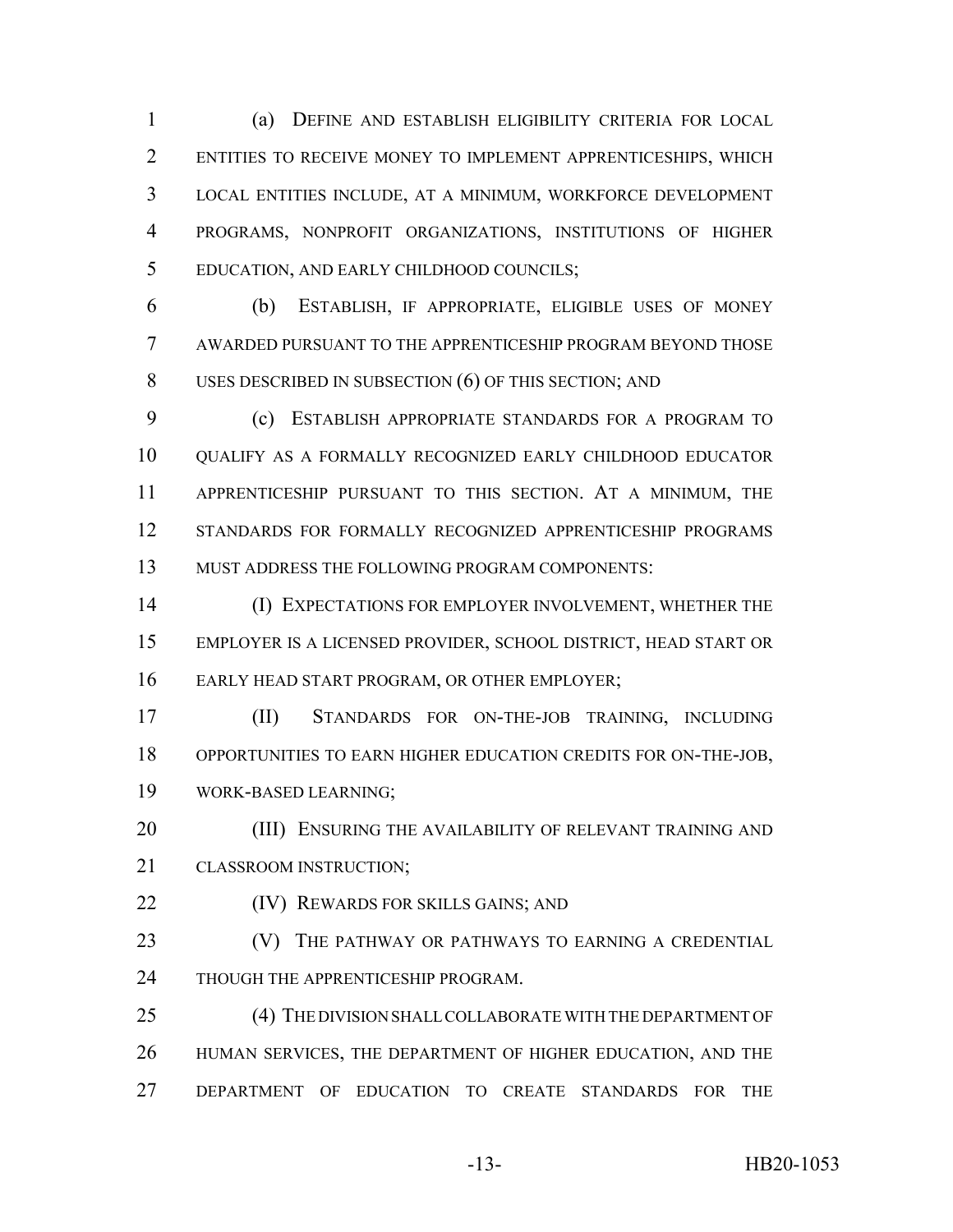APPRENTICESHIP PROGRAM AND TO SUPPORT LOCAL COMMUNITIES IN IMPLEMENTING APPRENTICESHIP PROGRAMS FOR EARLY CARE AND EDUCATION PROFESSIONALS.

 (5) THE EXECUTIVE DIRECTOR OF THE DEPARTMENT MAY AWARD MONEY FROM EITHER THE FUND CREATED IN SECTION 8-83-603 OR FROM OTHER SOURCES OF MONEY RECEIVED BY THE DEPARTMENT THAT IS AUTHORIZED TO BE EXPENDED FOR THE PURPOSES OF THE APPRENTICESHIP PROGRAM CREATED IN THIS PART 6. THE DEPARTMENT OF HUMAN SERVICES, THE DEPARTMENT OF HIGHER EDUCATION, AND THE DEPARTMENT OF EDUCATION SHALL ALSO EXAMINE THE POTENTIAL ROLE OF MONEY RECEIVED BY THOSE DEPARTMENTS FROM FEDERAL AND OTHER SOURCES IN ESTABLISHING OR SUPPORTING APPRENTICESHIP PROGRAMS 13 THAT MEET THE GOALS OF THIS PART 6.

 (6) THE DIRECTOR MAY AWARD MONEY PURSUANT TO THIS PART 6 TO SUPPORT LOCAL COMMUNITIES IN IMPLEMENTING APPRENTICESHIP PROGRAMS FOR EARLY CHILDHOOD EDUCATORS AND TO SUPPORT LOCAL PROGRAMS IN ACHIEVING THE PURPOSES OF THIS PART 6. MONETARY AWARDS MAY BE GIVEN FOR USES, INCLUDING BUT NOT LIMITED TO:

 (a) SUPPORTING EXISTING APPRENTICESHIP PROGRAMS OR THE CREATION OF NEW APPRENTICESHIP PROGRAMS BY MAKING MONEY AVAILABLE TO LOCAL ENTITIES, INCLUDING THOSE DESCRIBED IN 22 SUBSECTION  $(3)(a)$  OF THIS SECTION;

 (b) SUPPORTING EXISTING APPRENTICESHIP PROGRAMS IN 24 EXPANDING THEIR REACH TO SERVE MORE APPRENTICES;

 (c) TECHNICAL ASSISTANCE RELATING TO ESTABLISHING THE PARTNERSHIPS NECESSARY TO CREATE APPRENTICESHIPS;

**(d) MONEY FOR THE RECRUITMENT OF MENTOR TEACHERS;**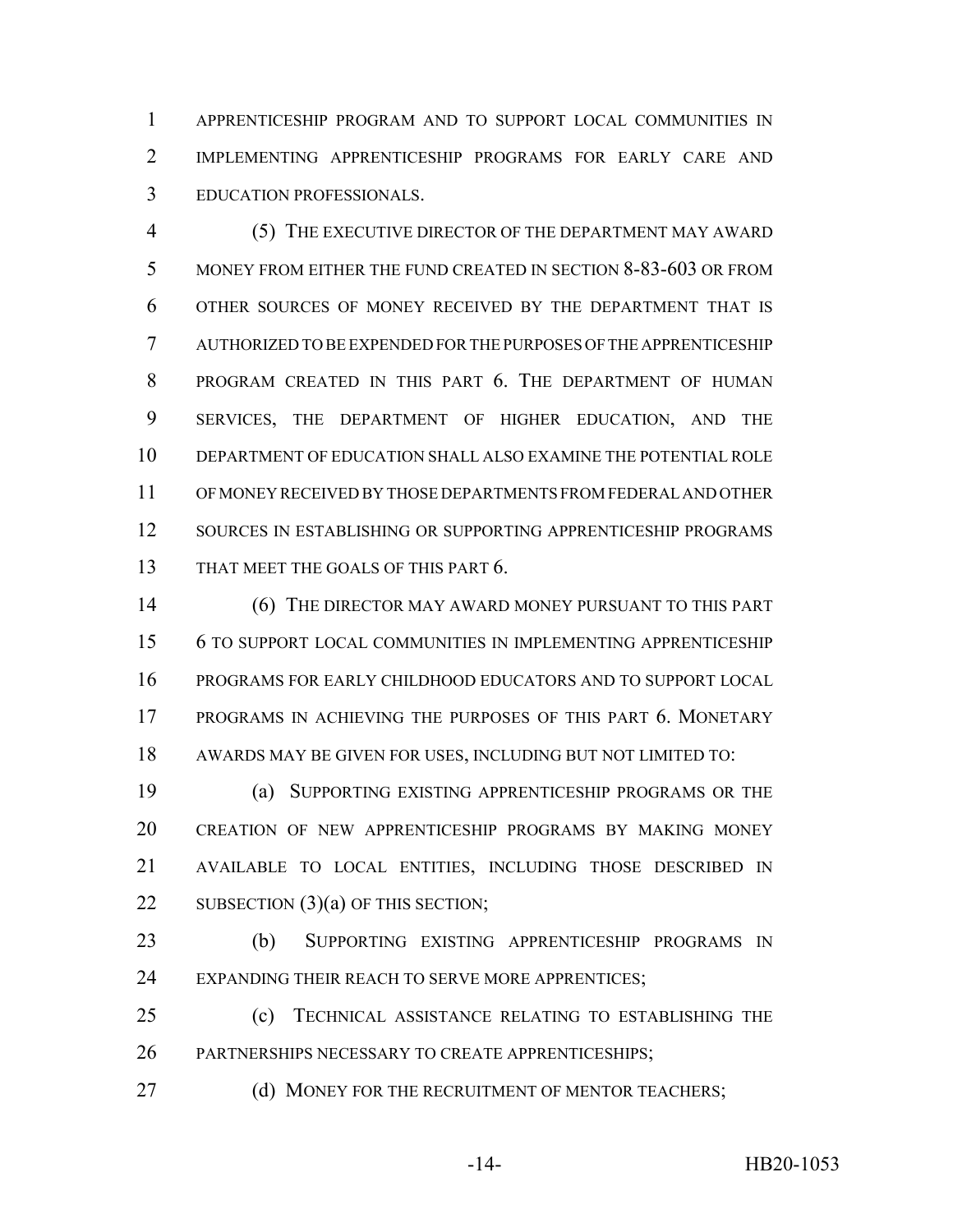- (e) INCENTIVES FOR PROGRAM PARTICIPANTS;
- (f) FINANCIAL REWARDS FOR SKILLS GAINS IN THE APPRENTICESHIP PROGRAM;
- (g) INCENTIVES FOR DEPARTMENT-OF-HUMAN-SERVICES-LICENSED PROVIDERS TO PARTICIPATE IN APPRENTICESHIPS;
- (h) MONEY TO COVER THE COSTS OF CLASSROOM TRAINING AND INSTRUCTION;
- 8 (i) MONEY TO COVER THE COSTS OF EARNING A CREDENTIAL; AND
- (j) MONEY TO SUPPORT ON-THE-JOB TRAINING.

 **8-83-603. Early childhood educator apprenticeship program fund.** (1) THERE IS CREATED IN THE STATE TREASURY THE EARLY CHILDHOOD EDUCATOR APPRENTICESHIP PROGRAM FUND, REFERRED TO IN THIS PART 6 AS THE "FUND". THE FUND CONSISTS OF MONEY THAT THE GENERAL ASSEMBLY MAY APPROPRIATE OR TRANSFER TO THE FUND.

 (2) THE STATE TREASURER SHALL CREDIT ALL INTEREST AND INCOME DERIVED FROM THE DEPOSIT AND INVESTMENT OF MONEY IN THE 17 FUND TO THE FUND.

 (3) SUBJECT TO ANNUAL APPROPRIATION BY THE GENERAL ASSEMBLY, THE DEPARTMENT MAY EXPEND MONEY FROM THE FUND FOR 20 THE PURPOSES SPECIFIED IN SECTION 8-83-602.

 **SECTION 5. Act subject to petition - effective date.** This act takes effect at 12:01 a.m. on the day following the expiration of the ninety-day period after final adjournment of the general assembly (August 5, 2020, if adjournment sine die is on May 6, 2020); except that, if a referendum petition is filed pursuant to section 1 (3) of article V of the state constitution against this act or an item, section, or part of this act within such period, then the act, item, section, or part will not take effect